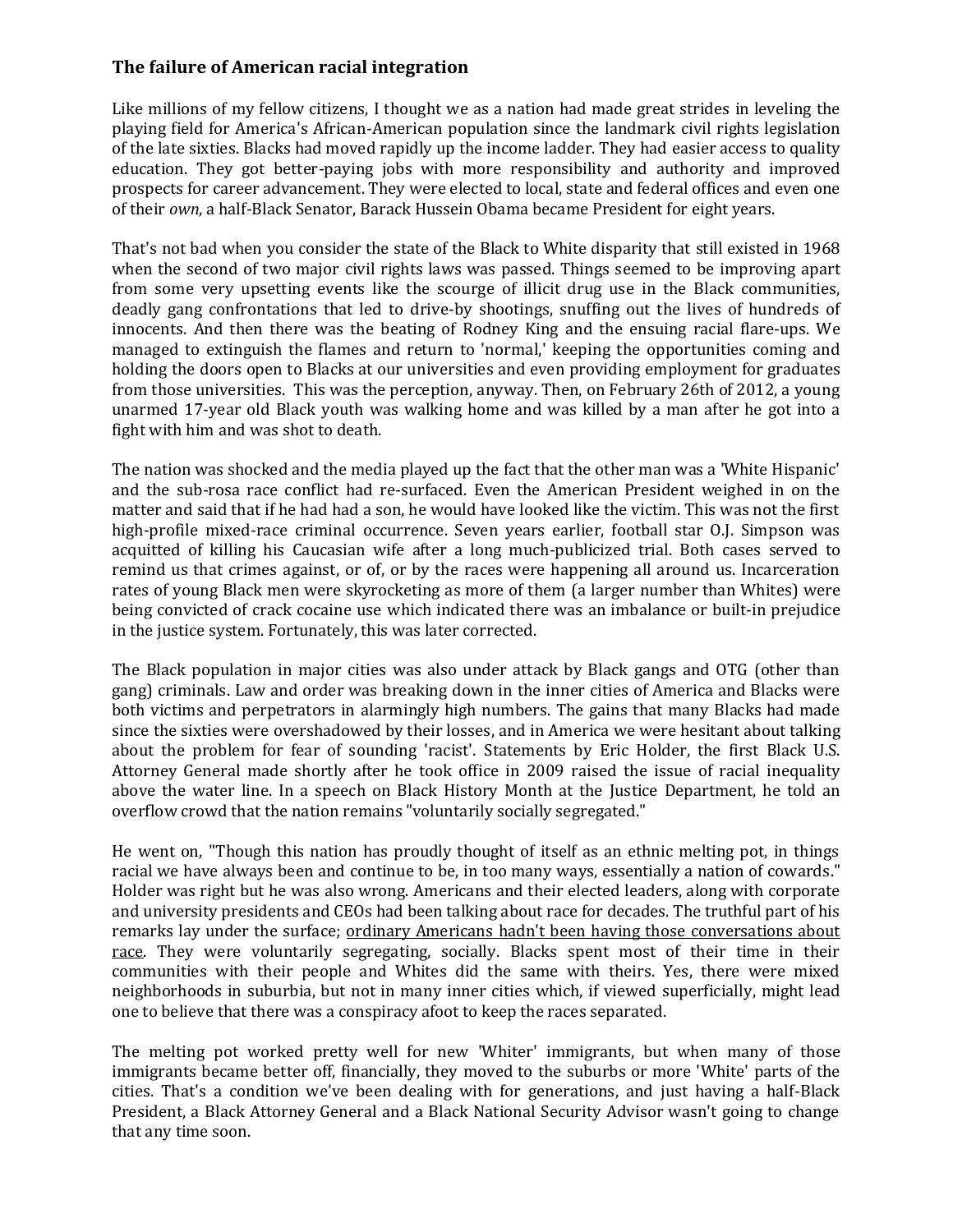It takes years and sometimes generations for social and cultural attitudes to change and mature, but many in the Black community were getting impatient and were tired of waiting for human nature and coexistence in the workplace to change things for their people. Compounding that impatience was the perception that the White power structure had a vested interest in keeping the Black man down and that that power was given to White officers in America's police forces to 'deal with the problem.' Add to that the agitations of a few vocal *race hustlers* who saw racial unrest as a way to burnish their reputations (and line their pockets by shaking-down American corporations) and the country was getting jittery, especially in the inner cities during the second term of the Obama Administration.

Demonstrations by Black and some White youth increased, and it became clear that the Civil Rights Movement had entered a new more militant phase. It had also attracted a new brand of activist, the Leftist protagonist that saw the American system as hopelessly corrupt, controlled by a White power elite and Wall Street oligarchs. They were backed up by the media and especially by the social media that were pleased that these anti-establishment types were using their digital platforms to spread their message and organize their protests. (The more eyeballs on their platforms, the more money they raked in.) The 'tribes' of the disenfranchised or disgruntled had merged which, ironically, was a new form of integration that hadn't been seen since the sixties and especially the anti-Vietnam protests of the seventies! This integrated movement was, however, almost totally comprised of under-thirties activists and not their parents.

This was a tempting demographic for Progressive politicians in the Democrat Party who saw harnessing this racial unrest as a way to win elections. Many political watchers believed that if the Left could channel the anger of the Black (and to a lesser degree Latino) voter blocks and direct their anger against Conservative candidates for public office, they (the Democrats) would be victorious. That may sound cynical, but it is not necessarily untrue. Republicans understood, albeit at a late stage, how organized and purposeful the new Black equality movement was. They also knew they had to do something, anything, to keep the Left from capitalizing on the energy of groups like BLM.

Unfortunately, BLM and Antifa and others had already decided on a strategy of undermining the rule of law by mobilizing and occupying America's streets, destroying Americans' property and creating chaos in cities they felt were the 'low hanging fruit' - the easy targets - where there were Left-leaning, local governments, universities with ideologically-driven students and young unemployed people of both Black and White races. Seattle, Portland, L.A., Chicago, St. Louis, Washington, D.C. were all on the radicals' radar. Using their demands of achieving racial and social justice as their justification for violence they were able to convince the media and many in the activist Black community to support them.

The Trump years were spent trying to oppose this movement that had now ratcheted up the violence. Unraveling the racial ball of twine was not going to be easy, but the Administration decided to start by improving economic opportunities (jobs) for Blacks and then by creating opportunity zones for inner city investment. The idea was to defuse and replace poverty and the accompanying anger with something positive…work and a paycheck. The thought being that once things calmed down Whites and Blacks could take up the dialogue anew on real racial problems. Unfortunately, the Administration and ordinary Americans had underestimated how widespread and deep the movement's roots went. It had become gentrified and had raked in millions from corporate America that was afraid of losing their retail outlets to looting and arson. They feared boycotts and charges of racism and attacks on their stock prices, so they anteed up. BLM became rich and the race war entered a new phase with more pressure being placed on Congress to DO something about the now-growing perception that America was inherently and systemically racist.

Newly-elected activist Congressional Representatives joined up with the 'lions' of the old Congress so-called icons of the civil rights movement of the sixties - and other Congressional colleagues who had sponsored failed 'racial equity' bills in order to form a strong Progressive alliance that would